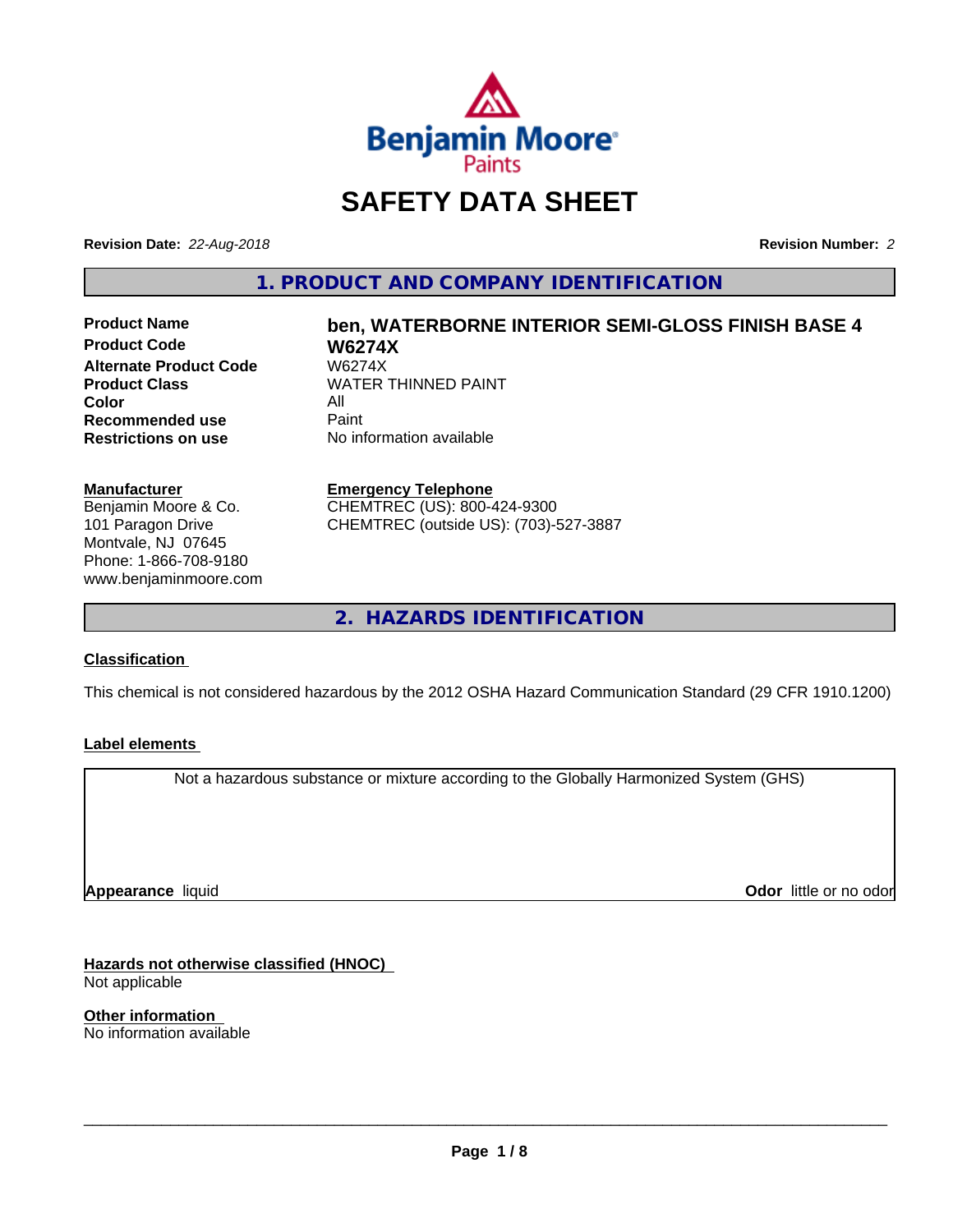#### **3. COMPOSITION INFORMATION ON COMPONENTS**

| Chemical<br>name                | CAS No.                    | <br>$\sim$<br>''-veight."<br>-70 |
|---------------------------------|----------------------------|----------------------------------|
| . .<br>. .<br>Kaolin            | . ა32-58-7                 |                                  |
| --<br>dioxide<br>⊺ıtan<br>…um r | --<br>$\sim$<br>13462<br>v | v.J                              |

|                                                  | 4. FIRST AID MEASURES                                                                                    |
|--------------------------------------------------|----------------------------------------------------------------------------------------------------------|
| <b>General Advice</b>                            | No hazards which require special first aid measures.                                                     |
| <b>Eye Contact</b>                               | Rinse thoroughly with plenty of water for at least 15 minutes and consult a<br>physician.                |
| <b>Skin Contact</b>                              | Wash off immediately with soap and plenty of water while removing all<br>contaminated clothes and shoes. |
| <b>Inhalation</b>                                | Move to fresh air. If symptoms persist, call a physician.                                                |
| Ingestion                                        | Clean mouth with water and afterwards drink plenty of water. Consult a physician<br>if necessary.        |
| <b>Most Important</b><br><b>Symptoms/Effects</b> | None known.                                                                                              |
| <b>Notes To Physician</b>                        | Treat symptomatically.                                                                                   |
|                                                  |                                                                                                          |

**5. FIRE-FIGHTING MEASURES**

| <b>Suitable Extinguishing Media</b>                                              | Use extinguishing measures that are appropriate to local<br>circumstances and the surrounding environment.                                   |
|----------------------------------------------------------------------------------|----------------------------------------------------------------------------------------------------------------------------------------------|
| <b>Protective Equipment And Precautions For</b><br><b>Firefighters</b>           | As in any fire, wear self-contained breathing apparatus<br>pressure-demand, MSHA/NIOSH (approved or equivalent)<br>and full protective gear. |
| <b>Specific Hazards Arising From The Chemical</b>                                | Closed containers may rupture if exposed to fire or<br>extreme heat.                                                                         |
| <b>Sensitivity To Mechanical Impact</b>                                          | No.                                                                                                                                          |
| <b>Sensitivity To Static Discharge</b>                                           | No.                                                                                                                                          |
| <b>Flash Point Data</b><br>Flash Point (°F)<br>Flash Point (°C)<br><b>Method</b> | Not applicable<br>Not applicable<br>Not applicable                                                                                           |
| <b>Flammability Limits In Air</b>                                                |                                                                                                                                              |
| Lower flammability limit:<br><b>Upper flammability limit:</b>                    | Not applicable<br>Not applicable                                                                                                             |
|                                                                                  |                                                                                                                                              |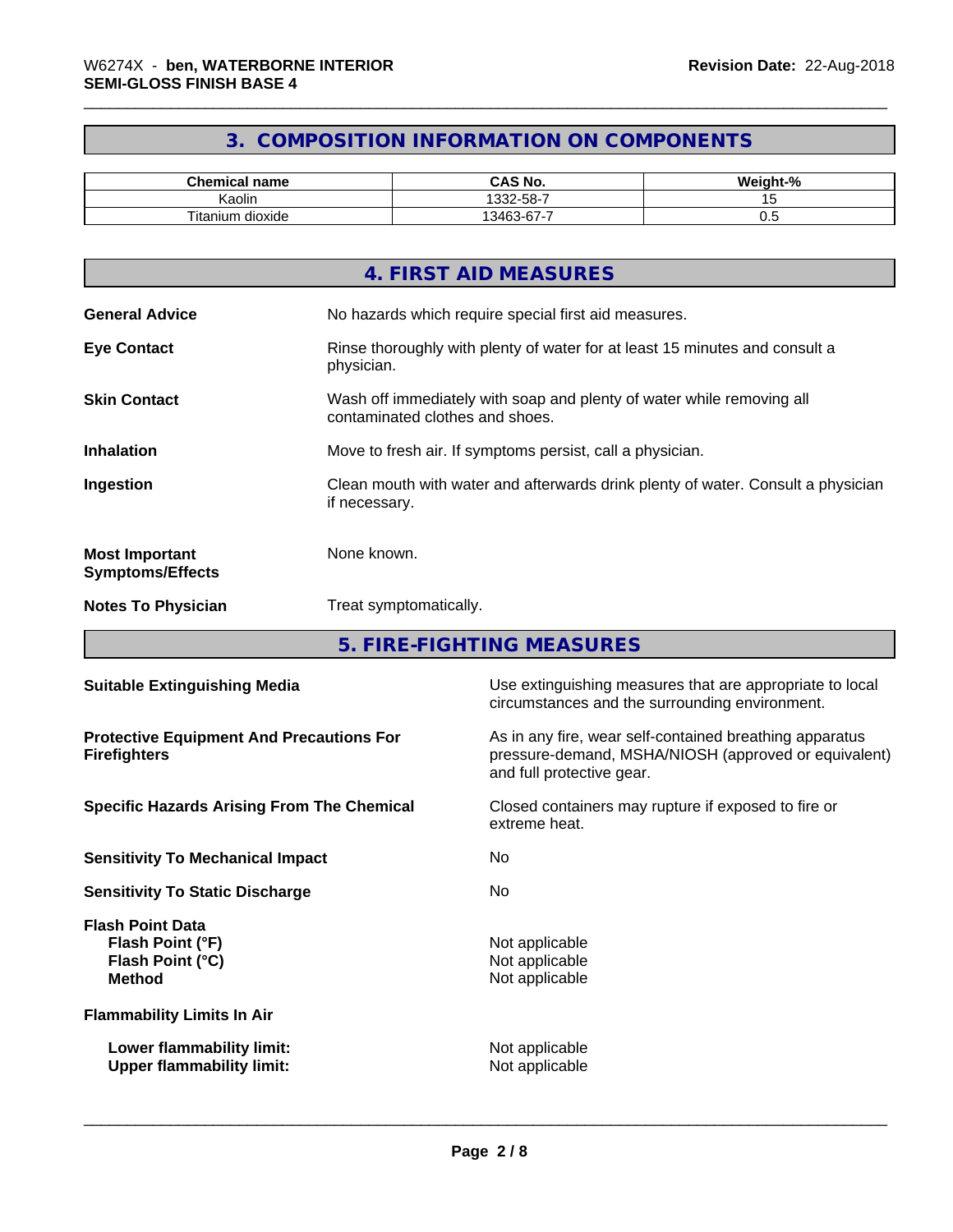|--|

#### **NFPA Legend**

- 0 Not Hazardous
- 1 Slightly
- 2 Moderate
- 3 High
- 4 Severe

*The ratings assigned are only suggested ratings, the contractor/employer has ultimate responsibilities for NFPA ratings where this system is used.*

*Additional information regarding the NFPA rating system is available from the National Fire Protection Agency (NFPA) at www.nfpa.org.*

#### **6. ACCIDENTAL RELEASE MEASURES**

| <b>Personal Precautions</b>      | Avoid contact with skin, eyes and clothing. Ensure adequate ventilation.                                                                                                         |  |
|----------------------------------|----------------------------------------------------------------------------------------------------------------------------------------------------------------------------------|--|
| <b>Other Information</b>         | Prevent further leakage or spillage if safe to do so.                                                                                                                            |  |
| <b>Environmental precautions</b> | See Section 12 for additional Ecological Information.                                                                                                                            |  |
| <b>Methods for Cleaning Up</b>   | Soak up with inert absorbent material. Sweep up and shovel into suitable<br>containers for disposal.                                                                             |  |
|                                  | 7. HANDLING AND STORAGE                                                                                                                                                          |  |
| <b>Handling</b>                  | Avoid contact with skin, eyes and clothing. Avoid breathing vapors, spray mists or<br>sanding dust. In case of insufficient ventilation, wear suitable respiratory<br>equipment. |  |
| <b>Storage</b>                   | Keep container tightly closed. Keep out of the reach of children.                                                                                                                |  |
| <b>Incompatible Materials</b>    | No information available                                                                                                                                                         |  |

#### **8. EXPOSURE CONTROLS/PERSONAL PROTECTION**

#### **Exposure Limits**

| <b>Chemical name</b> | <b>ACGIH TLV</b>                | <b>OSHA PEL</b>            |
|----------------------|---------------------------------|----------------------------|
| Kaolin               | $2 \text{ mg/m}^3$ - TWA        | 15 mg/m $3$ - TWA          |
|                      |                                 | $5 \text{ ma/m}^3$ - TWA   |
| Titanium dioxide     | - TWA<br>10 mg/m <sup>3</sup> - | - TWA<br>15 mg/m $3 \cdot$ |

#### **Legend**

ACGIH - American Conference of Governmental Industrial Hygienists Exposure Limits OSHA - Occupational Safety & Health Administration Exposure Limits N/E - Not Established

**Engineering Measures** Ensure adequate ventilation, especially in confined areas.

 $\overline{\phantom{a}}$  ,  $\overline{\phantom{a}}$  ,  $\overline{\phantom{a}}$  ,  $\overline{\phantom{a}}$  ,  $\overline{\phantom{a}}$  ,  $\overline{\phantom{a}}$  ,  $\overline{\phantom{a}}$  ,  $\overline{\phantom{a}}$  ,  $\overline{\phantom{a}}$  ,  $\overline{\phantom{a}}$  ,  $\overline{\phantom{a}}$  ,  $\overline{\phantom{a}}$  ,  $\overline{\phantom{a}}$  ,  $\overline{\phantom{a}}$  ,  $\overline{\phantom{a}}$  ,  $\overline{\phantom{a}}$ 

#### **Personal Protective Equipment**

| <b>Eye/Face Protection</b> | Safety glasses with side-shields.          |
|----------------------------|--------------------------------------------|
| <b>Skin Protection</b>     | Protective gloves and impervious clothing. |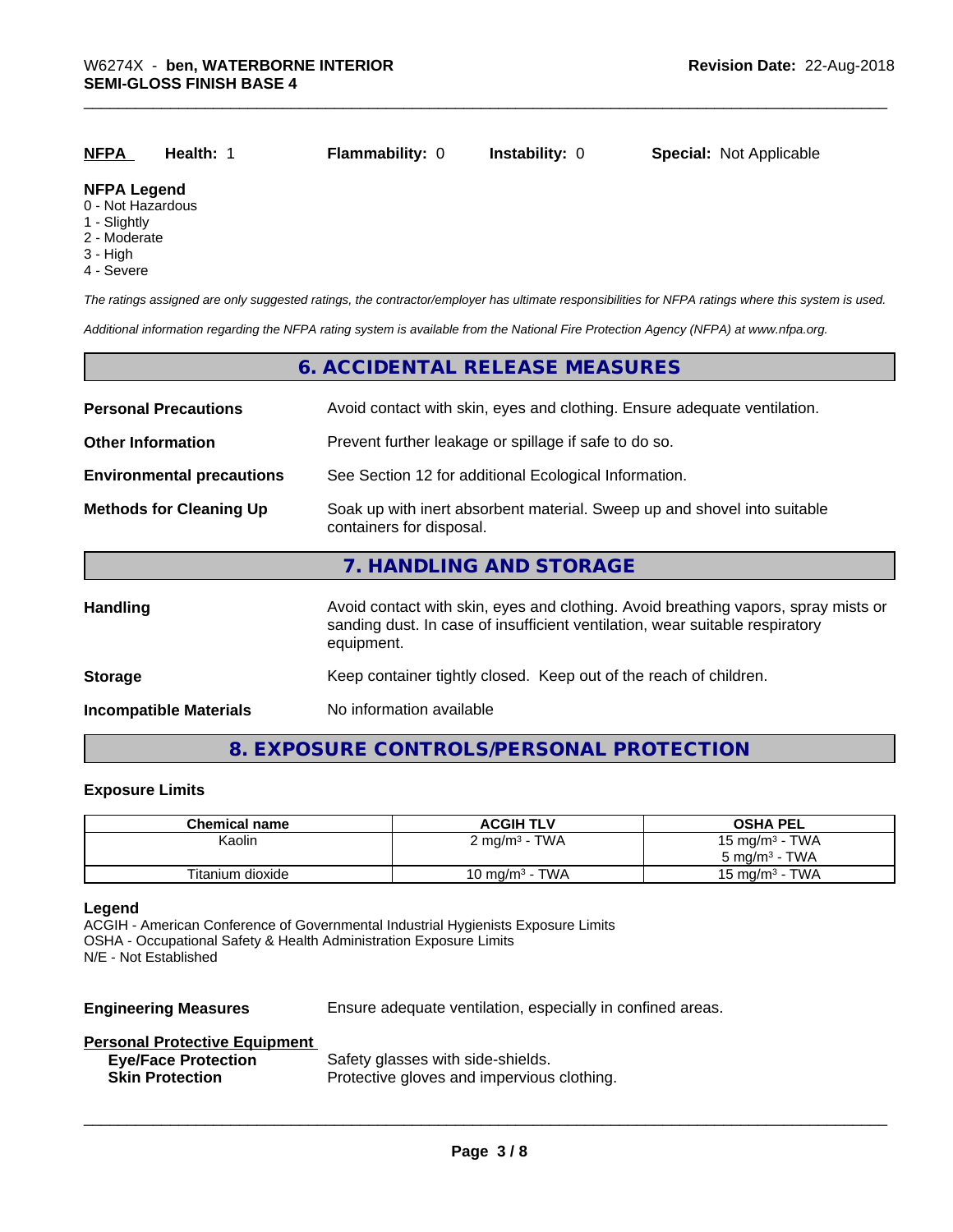| <b>Respiratory Protection</b> | In case of insufficient ventilation wear suitable respiratory equipment.                                                            |  |
|-------------------------------|-------------------------------------------------------------------------------------------------------------------------------------|--|
| <b>Hygiene Measures</b>       | Avoid contact with skin, eyes and clothing. Remove and wash contaminated<br>clothing before re-use. Wash thoroughly after handling. |  |
|                               |                                                                                                                                     |  |

#### **9. PHYSICAL AND CHEMICAL PROPERTIES**

**Appearance** liquid<br> **Appearance** liquid<br> **Odor Odor Odor** little or no odor<br> **Odor Threshold Containery of the Containery of the Containery of the Containery of the Containery of the Containery of the Containery of the Containery of the Containery of the Container Density (lbs/gal)** 9.1 - 9.5 **Specific Gravity** 1.09 - 1.14 **pH** No information available **Viscosity (cps)** No information available **Solubility(ies)**<br> **Solubility**<br> **Water solubility**<br> **Water solubility Evaporation Rate No information available No information available Vapor pressure @20 °C (kPa)** No information available **Vapor density No information available No** information available **Wt. % Solids** 40 - 50 **Vol. % Solids** 30 - 40<br> **Wt. % Volatiles** 30 - 40 **Wt. % Volatiles Vol. % Volatiles** 60 - 70 **VOC Regulatory Limit (g/L)** 0 **Boiling Point (°F)** 212 **Boiling Point (°C)** 100 **Freezing Point (°F)** 32 **Freezing Point (°C)**<br> **Flash Point (°F)**<br> **Flash Point (°F)**<br> **Point (°F)**<br> **Point (°F)**<br> **Point (°F)**<br> **Point (°F) Flash Point (°F)**<br> **Flash Point (°C)**<br> **Flash Point (°C)**<br> **C Flash Point (°C) Method**<br> **Flammability (solid, gas)**<br> **Example 2018** Not applicable **Flammability (solid, gas)** Not applicable<br> **Upper flammability limit:** Not applicable **Upper flammability limit: Lower flammability limit:**<br> **Autoignition Temperature (°F)** Not applicable havailable available **Autoignition Temperature (°F) Autoignition Temperature (°C)** No information available **Decomposition Temperature (°F)** No information available **Decomposition Temperature (°C)** No information available **Partition coefficient Contract Contract Contract Contract Contract Contract Contract Contract Contract Contract Contract Contract Contract Contract Contract Contract Contract Contract Contract Contract Contract Contract** 

**No information available No information available** 

#### **10. STABILITY AND REACTIVITY**

| <b>Reactivity</b>                       | Not Applicable                           |
|-----------------------------------------|------------------------------------------|
| <b>Chemical Stability</b>               | Stable under normal conditions.          |
| <b>Conditions to avoid</b>              | Prevent from freezing.                   |
| <b>Incompatible Materials</b>           | No materials to be especially mentioned. |
| <b>Hazardous Decomposition Products</b> | None under normal use.                   |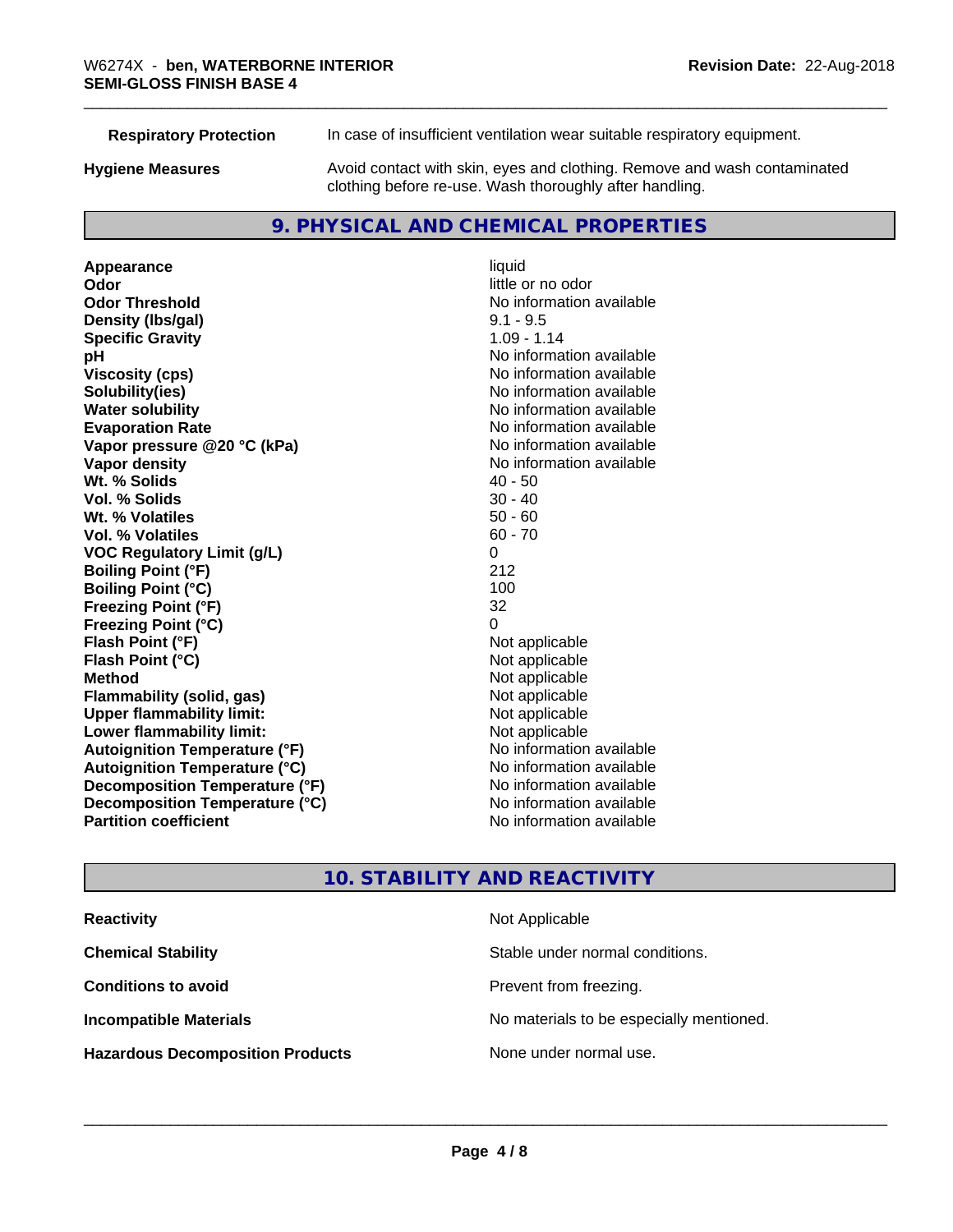### **Possibility of hazardous reactions** None under normal conditions of use. **11. TOXICOLOGICAL INFORMATION Product Information Information on likely routes of exposure Principal Routes of Exposure** Eye contact, skin contact and inhalation. **Acute Toxicity Product Information** No information available **Symptoms related to the physical,chemical and toxicological characteristics Symptoms** No information available **Delayed and immediate effects as well as chronic effects from short and long-term exposure Eye contact** May cause slight irritation. **Skin contact** Substance may cause slight skin irritation. Prolonged or repeated contact may dry skin and cause irritation. **Inhalation** May cause irritation of respiratory tract. **Ingestion Ingestion may cause gastrointestinal irritation**, nausea, vomiting and diarrhea. **Sensitization** No information available **Neurological Effects** No information available. **Mutagenic Effects** No information available. **Reproductive Effects** No information available. **Developmental Effects** No information available.<br> **Target organ effects** No information available. **Target organ effects** No information available.<br> **STOT - single exposure** No information available. **STOT** - single exposure **STOT** - **repeated exposure** No information available. **Other adverse effects** No information available. **Aspiration Hazard** No information available **Numerical measures of toxicity**

#### **Component Information**

Kaolin LD50 Oral: > 5000 mg/kg (Rat) Titanium dioxide LD50 Oral: > 10000 mg/kg (Rat)

#### **Carcinogenicity**

*The information below indicateswhether each agency has listed any ingredient as a carcinogen:.*

| <b>Chemical</b><br>name         | <b>IARC</b>                      | <b>NTP</b> | <b>OSHA</b> |
|---------------------------------|----------------------------------|------------|-------------|
|                                 | . .<br>2B<br>Possible<br>: Human |            | Listed<br>. |
| $-1$<br><br>dioxide<br>⊺itanium | Carcinogen                       |            |             |

• Although IARC has classified titanium dioxide as possibly carcinogenic to humans (2B), their summary concludes:<br> **Page 5/8**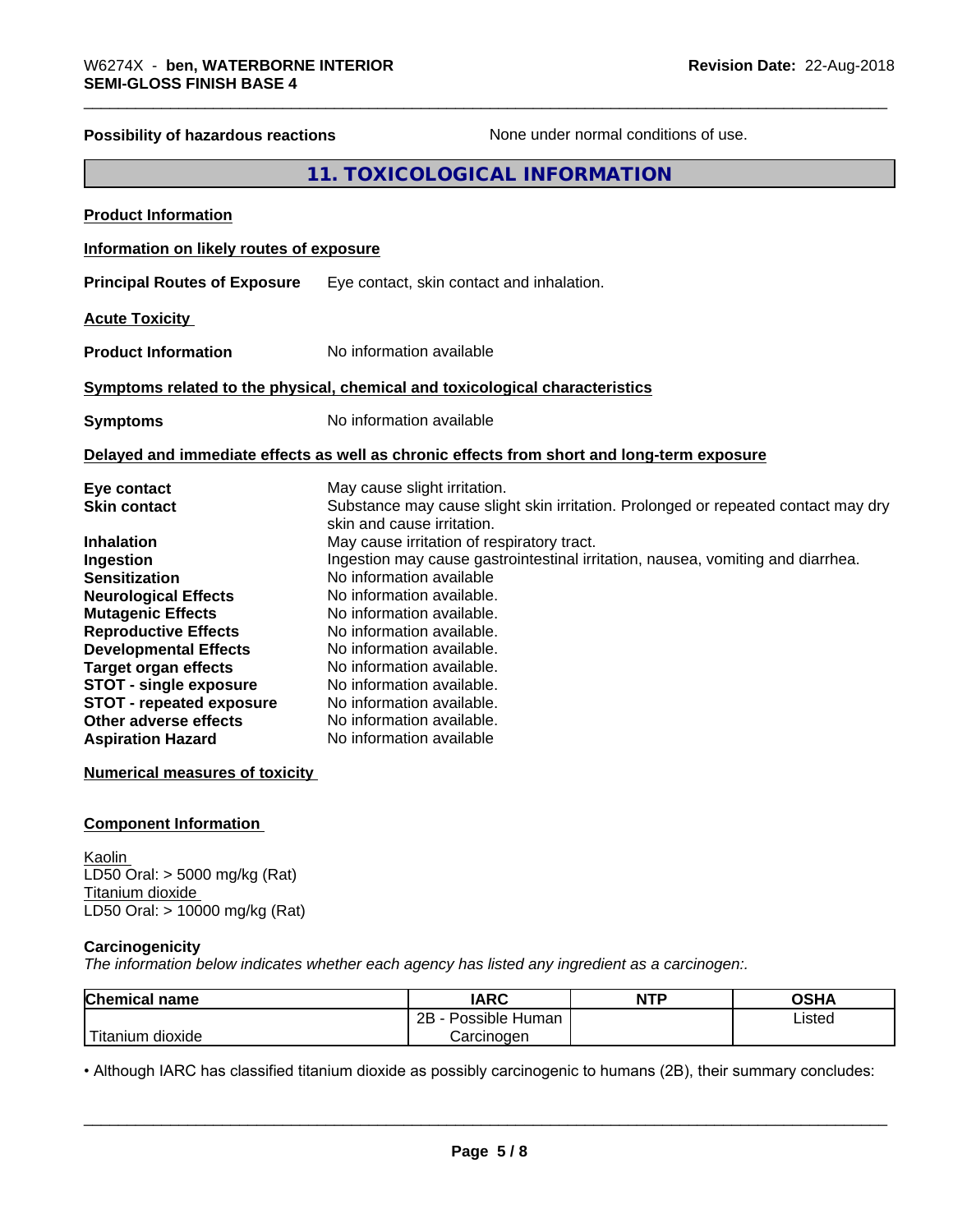"No significant exposure to titanium dioxide is thought to occur during the use of products in which titanium dioxide is bound to other materials, such as paint."

#### **Legend**

IARC - International Agency for Research on Cancer NTP - National Toxicity Program OSHA - Occupational Safety & Health Administration

**12. ECOLOGICAL INFORMATION**

#### **Ecotoxicity Effects**

The environmental impact of this product has not been fully investigated.

#### **Product Information**

#### **Acute Toxicity to Fish**

No information available

#### **Acute Toxicity to Aquatic Invertebrates**

No information available

#### **Acute Toxicity to Aquatic Plants**

No information available

#### **Persistence / Degradability**

No information available.

#### **Bioaccumulation**

No information available.

#### **Mobility in Environmental Media**

No information available.

#### **Ozone**

No information available

#### **Component Information**

#### **Acute Toxicity to Fish**

Titanium dioxide  $LC50:$  > 1000 mg/L (Fathead Minnow - 96 hr.)

#### **Acute Toxicity to Aquatic Invertebrates**

No information available

#### **Acute Toxicity to Aquatic Plants**

No information available

#### **13. DISPOSAL CONSIDERATIONS**

**Waste Disposal Method** Dispose of in accordance with federal, state, and local regulations. Local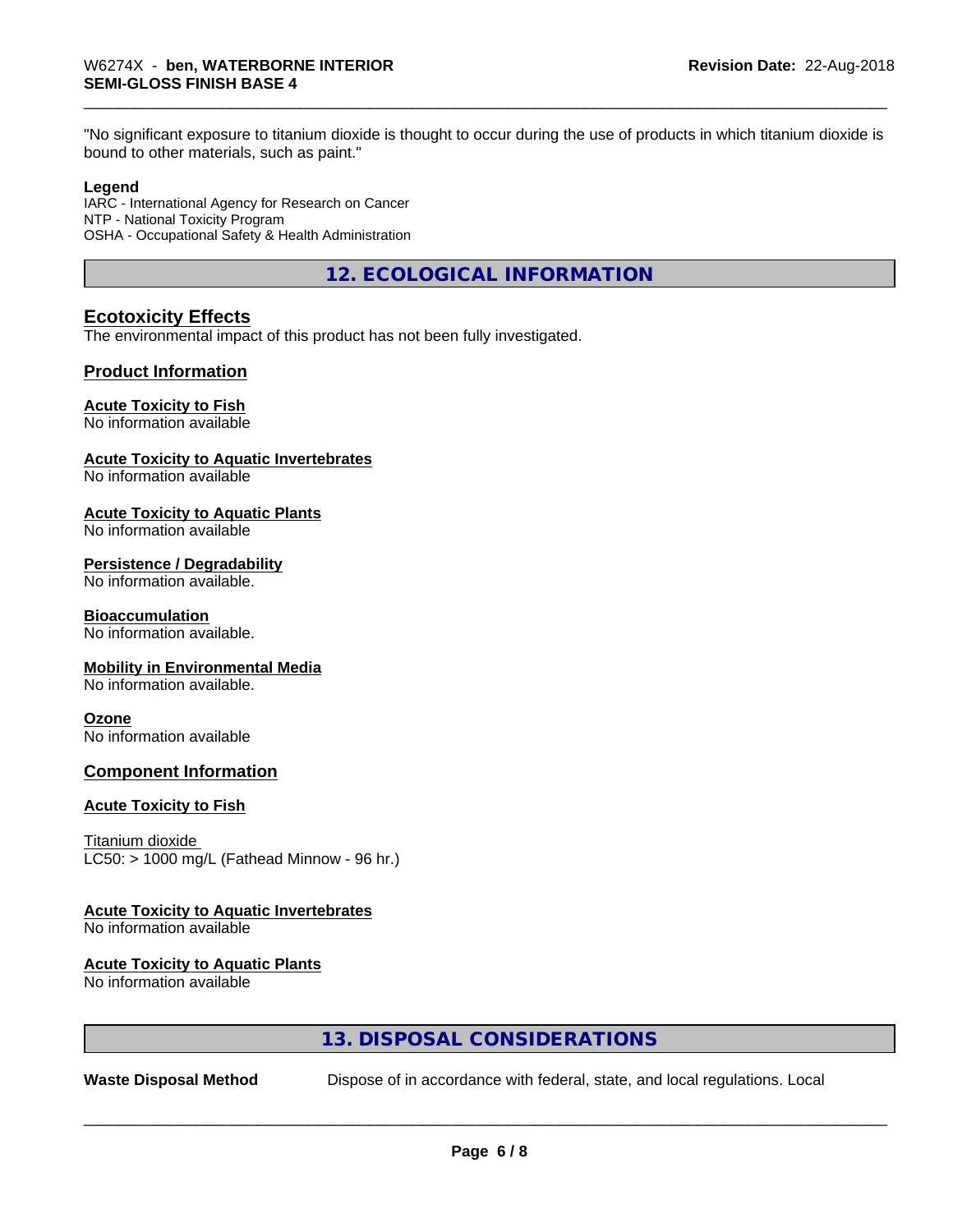requirements may vary, consult your sanitation department or state-designated environmental protection agency for more disposal options.

|                    | 14. TRANSPORT INFORMATION  |
|--------------------|----------------------------|
| <b>DOT</b>         | Not regulated              |
| <b>ICAO / IATA</b> | Not regulated              |
| <b>IMDG / IMO</b>  | Not regulated              |
|                    | 15. REGULATORY INFORMATION |
|                    |                            |

#### **International Inventories**

| <b>TSCA: United States</b> | Yes - All components are listed or exempt. |
|----------------------------|--------------------------------------------|
| <b>DSL: Canada</b>         | Yes - All components are listed or exempt. |

#### **Federal Regulations**

#### **SARA 311/312 hazardous categorization**

| Acute health hazard               | N٥ |
|-----------------------------------|----|
| Chronic Health Hazard             | N٥ |
| Fire hazard                       | Nο |
| Sudden release of pressure hazard | Nο |
| Reactive Hazard                   | N٥ |

#### **SARA 313**

Section 313 of Title III of the Superfund Amendments and Reauthorization Act of 1986 (SARA). This product contains a chemical or chemicals which are subject to the reporting requirements of the Act and Title 40 of the Code of Federal Regulations, Part 372:

*None*

**Clean Air Act,Section 112 Hazardous Air Pollutants (HAPs) (see 40 CFR 61)** This product contains the following HAPs:

*None*

#### **US State Regulations**

#### **California Proposition 65**

**A** WARNING: Cancer and Reproductive Harm– www.P65warnings.ca.gov

#### **State Right-to-Know**